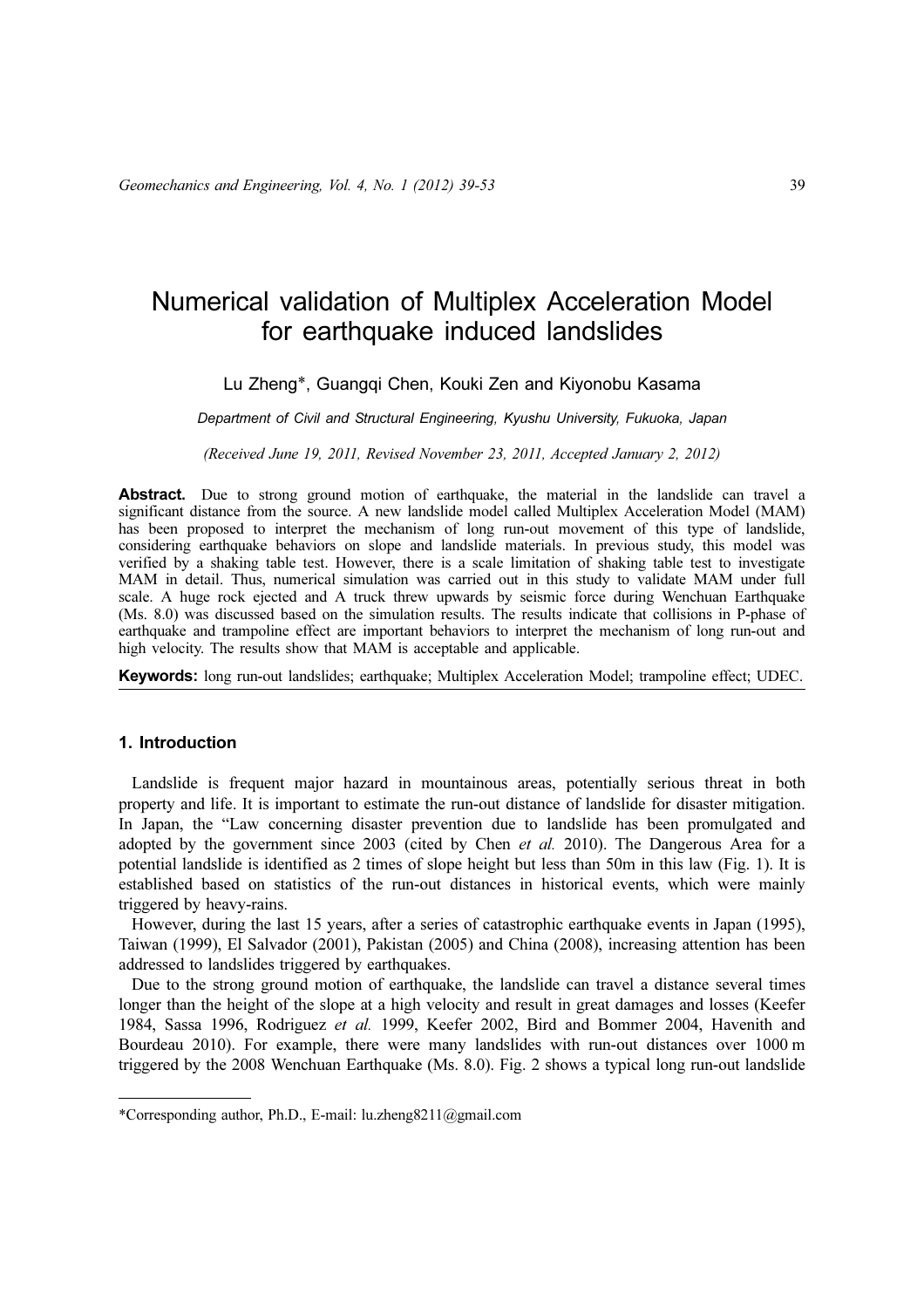

Fig. 1 The Dangerous Zone (DZ) for a potential landslide identified by law in Japan



Fig. 2 The landslide induced by the 2008 Wenchuan Earthquake in Donghekou, Qingchuan prefecture, Sichuan province, China

induced in Donghekou, Qingchuan prefecture of Sichuan province, China. It traveled around 2800 m within 80 s. It is obviously that the Dangerous Area should be much larger for earthquake induced landslides. Therefore, it is very important to investigate the mechanism of high speed  $\&$ long distance and predict its run-out zone.

Analyses performed according to the Newmark (1965) approach at regional scale allow developing different earthquake triggered landslide scenarios (Luzi and Pergalani 1996, Miles and Ho 1999, Romeo 2000, Chang et al. 2005, Mahdavifar et al. 2008). These sliding block models are based on the simplifying assumption that the sliding mass is rigid. Among its deficiencies: it provides limited information on the evolution of the landslide and does not reproduce the mechanisms of deposition of the slope material. On the other hand, elasto-plastic continuum models (Sassa 1996, Vardoulakis 2002, Troncone 2005) fully considered the deformability of the sliding mass are capable of simulating the formation and development of shear zones with realism, thereby leading to improved modeling failure mechanism. And if assuming the sliding mass behaves as a liquid mixture of fluids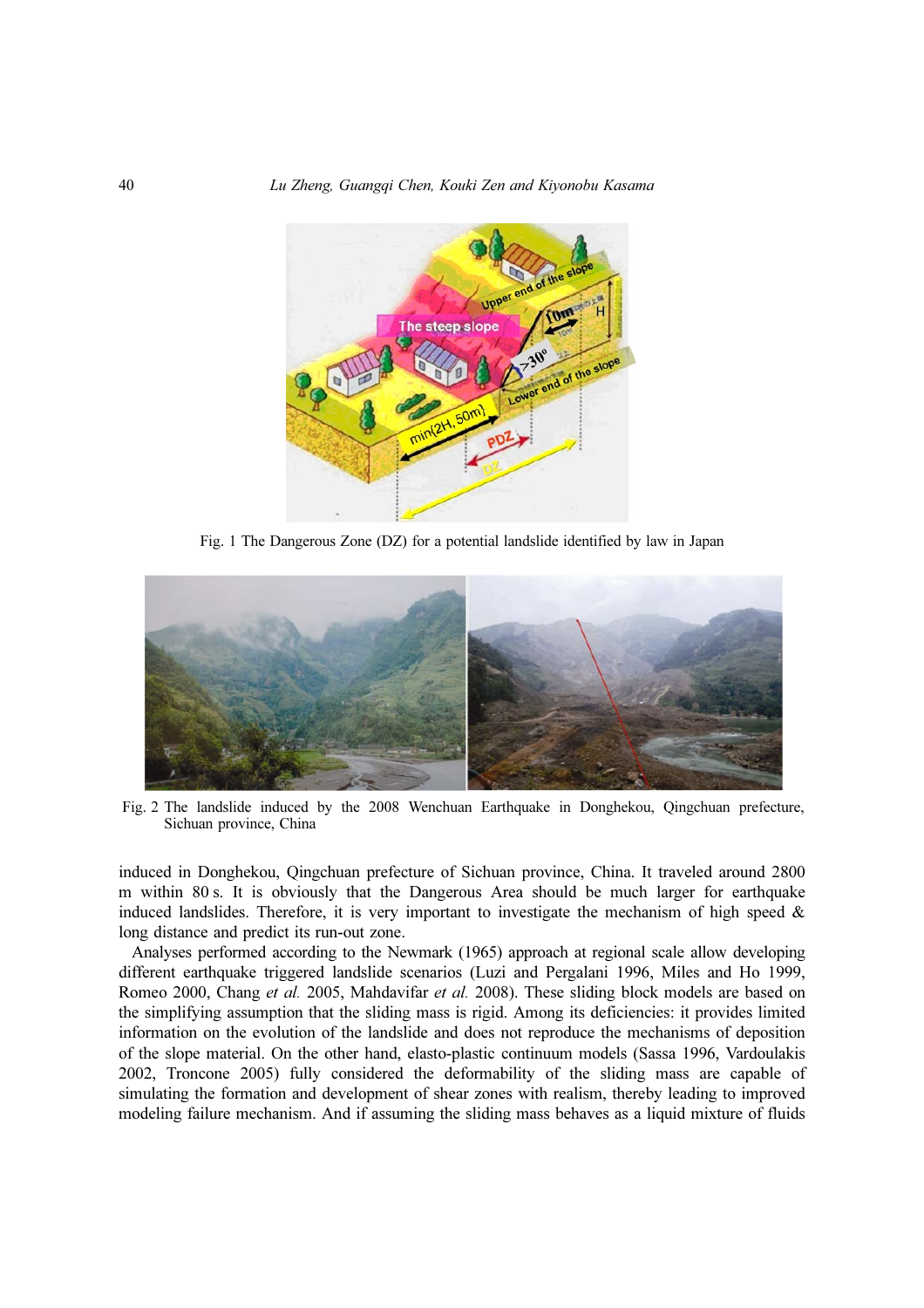and solids, depth-integrated models can be used in modeling post-liquefaction behavior of granular soil induced by earthquake (Gerolymos 2010).

According to field investigation, the landslides in Wenchuan Earthquake could be illustrated by following characteristic: the debris mass was separately expanded and thrown under long-period strong ground vibration (Yin 2009). It can be interpreted that debris mass consist of rock fragments is not a continuum, its behavior due to presence of joint sets, bedding planes and faults etc. Moreover, some landslide sites are relatively dry. Thus, the current mechanisms and models such as Liquefaction (Sassa 1988), flow mechanism (Hungr 1995, Davies and McSaveney 2002) which are mainly continuum, flow like and concentrating on the loss of material strength, are not adapt for these cases. Then in order to interpret the long run-out mechanism of landslide triggered by earthquake and predict its run-out, we have presented a new model called "Multiplex Acceleration Model (MAM) base on consideration of the "trampoline effect during earthquake (Chen et al. 2010). Subsequently, this model tests were verified by a shaking table test investigating the effects of earthquake on the movement of debris. However, it is difficult to distinguish the velocity obtained from P-Phase of earthquake since the scale limitation.

The Discrete Element Method (DEM), originally proposed by Cundall (1971), is a totally discontinuum-based method specially designed to model jointed and fractured rock masses. In the distinct element method, rock mass is represented as an assembly of discrete bodies and fractures are considered as interfaces between distinct bodies. The blocks can be rigid or be deformable with FDM or FEM discretizations. Large displacements caused by rigid body motion of individual blocks, including block rotation, fracture opening and complete detachments is straightforward in the DEM. In geotechnical practice, it is a commonly used discrete element approach for investigating the kinematics of landslides. Using detail geological and geotechnical data, DEM or DDA can be used to interpret the post-failure movement of landslide masses in good agreement with filed investigation (e.g., Bhasin and Kaynia 2004, Wu et al. 2008, Tang et al. 2009).

In this paper, we have attempted to simulate the phenomenon of velocity of debris gained from the vibration of the slope and its further amplification during an earthquake using the Universal Distinct Element Code (UDEC) developed by Cundall (1980). The results can be used to verify the acceptability and applicability of MAM.

#### 2. Energy analysis in MAM

In MAM, the vibration of a slope caused by earthquake wave can be divided into two phases: P-Phase and N-Phase as shown in Fig. 3. The P-Phase is defined as the period when the slope is moving in the outer normal direction of the slope surface. The debris on the surface will be pushed and accelerated by the slope in this phase. The N-Phase is defined as the period when the slope is moving in the inner normal direction of the slope surface. Since slope surface moves apart from the debris, the friction should be declined.

The roles of the two phases can be seen more clearly by apparent friction angle analysis. Supposing that a stone with mass m moves from position A to position  $B_1$  during a landslide without earthquake (Case 1), the potential energy decreases by  $mgh_1$  Based on the energy conservation law, it is easy to obtain the following equation for a falling stone movement in the case without earthquake (see Case 2 in Fig. 4).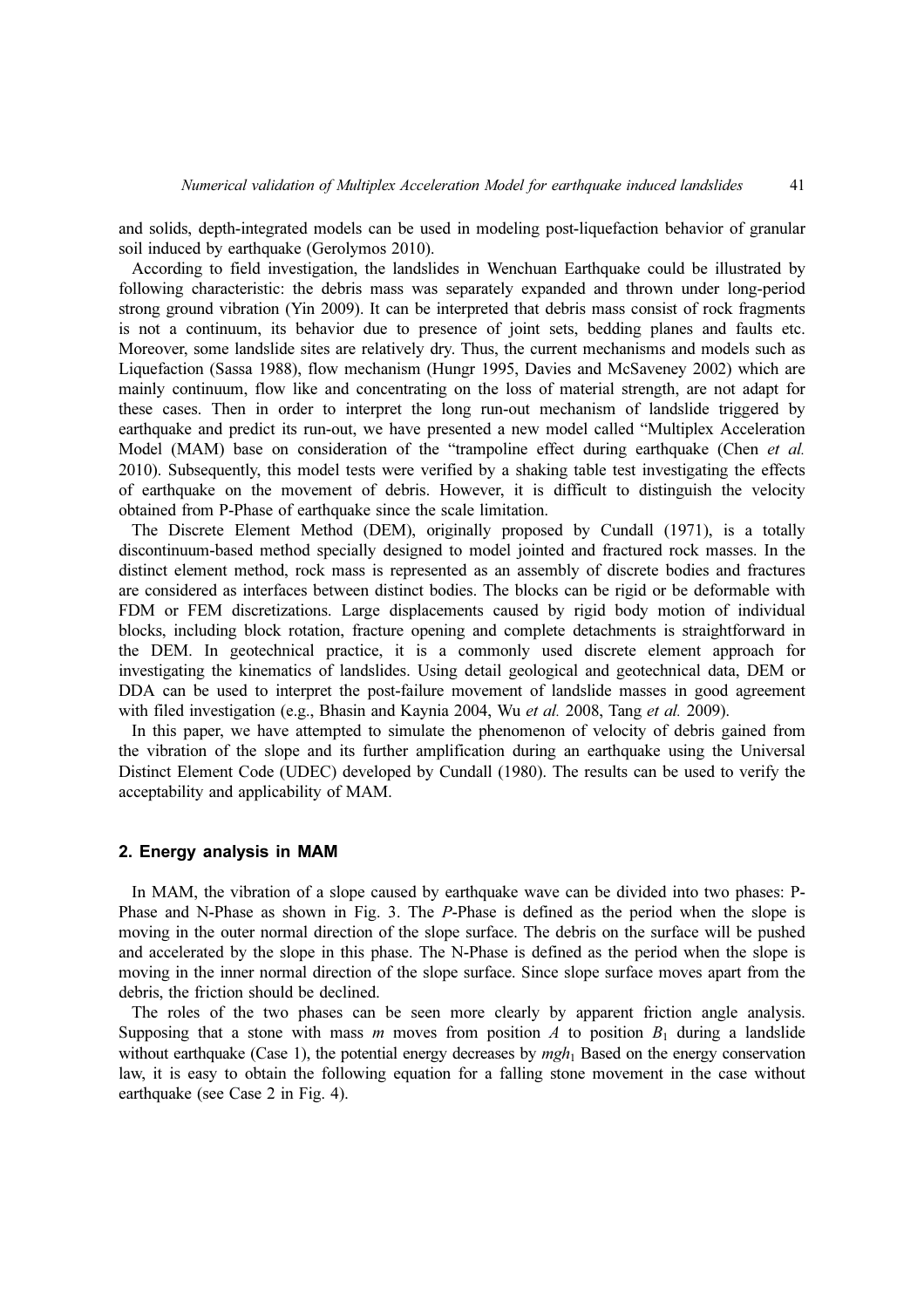

Fig. 3 P-Phase and N-Phase of an earthquake wave



Fig. 4 Apparent friction angles of case without earthquake and case with earthquake

$$
mgh_1 - \sum_i l_i mgk_i \tan \varphi_{si} \cos \theta_i = 0 \tag{1}
$$

The first term here is for potential energy and the second item is for the work of friction force between the slope and the falling stone, where the sliding movement is considered and the whole curve path is divided into finite linear segments. And m is the mass, g is the gravity acceleration,  $h_1$ is the falling height in the case without earthquake,  $l$  is the segment length,  $\theta$  is the segment slope angle,  $\varphi$  is the friction angle, k is the coefficient of conveying from static to dynamic friction and i is the index of segment.

The apparent friction angle can be obtained from Eq. (1) as follows

$$
\tan \overline{\varphi}_1 = \frac{h_1}{D_1} = \sum_i w_i k_i \tan \varphi_{si}
$$

$$
w_i = \frac{1}{D_1} l_i \cos \theta_i
$$
(2)

Where,  $D_1$  is the run-out distance in the case without earthquake, w is the parameter of slope segment geometry versus total run-out distance.

The apparent friction angle expressed in Eq. (2) is usually used for the discussion of run-out distance of landslide.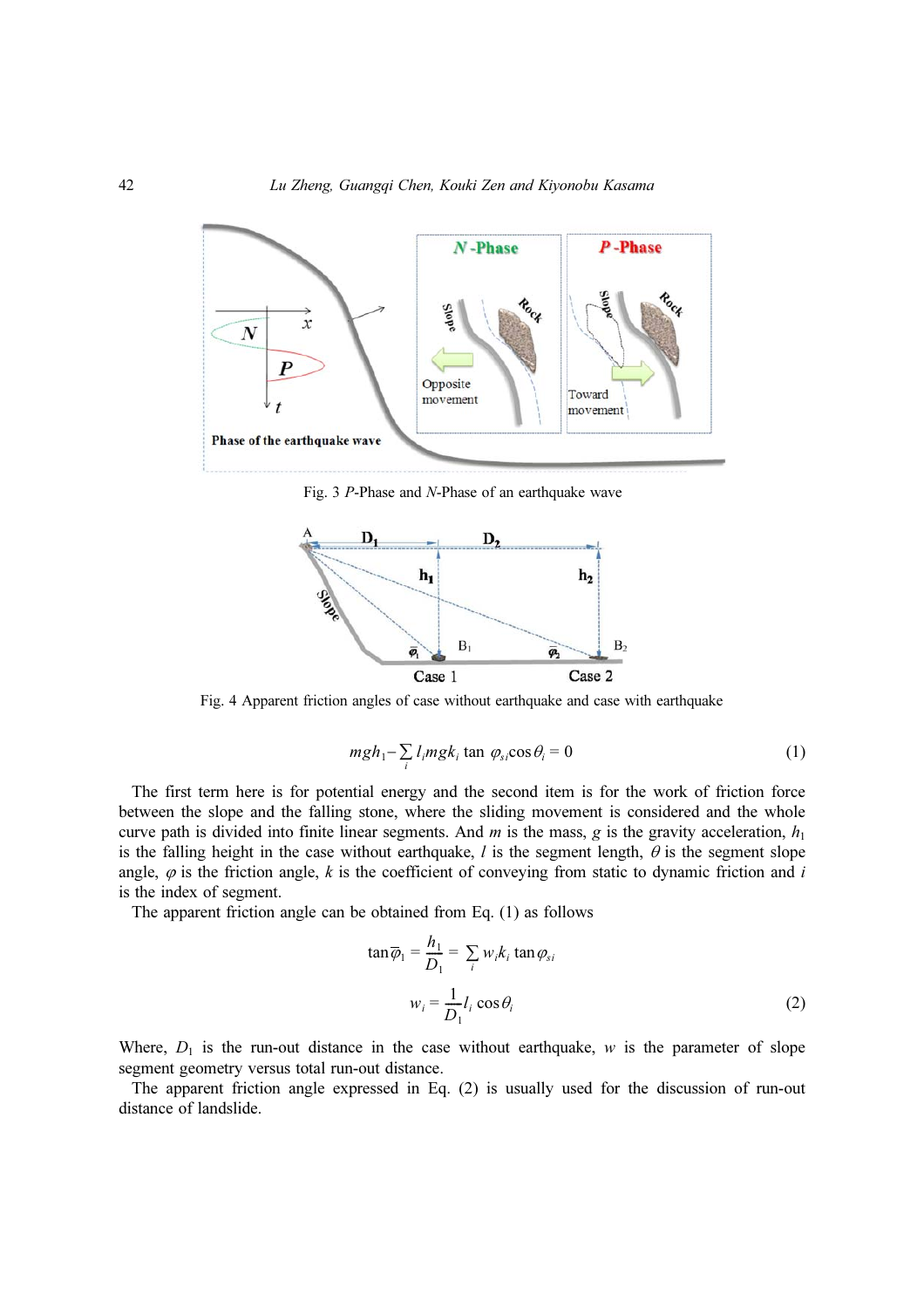When we consider the effects of slope vibration due to earthquake (mass moves to B/2), the kinetic energy of falling stone obtained from the collision with the vibrating slope and the movement patterns (sliding, rolling and flying) should be considered. Thus, Eq. (1) becomes

$$
mgh_2 + \sum_i \frac{1}{2} m v_{ej}^2 - \sum_i l_i m g k_i^* \tan \varphi_{si} \cos \theta_i = 0
$$
 (3)

Where,  $h_2$  is the falling height in the case with earthquake. The second item here is for the kinetic energy of a falling stone obtained from the collision with the vibrating slope and  $v_{ei}$  is the velocity obtained in  $j<sup>th</sup>$  P-Phase and can be expressed as follows

$$
v_{ej} = VTR \int_{t_i}^{t_i + \Delta t} f(t)dt
$$
 (4)

 $f(t)$  is the acceleration of slope vibration due to earthquake, VTR is called the velocity transmission ratio due to collision.

The apparent friction angle for the Case 2 in Fig. 4 can be obtained from Eq. (3) as follows

$$
\tan \overline{\varphi}_2 = \frac{h_2}{D_2} = \sum_i w_i k_i^* \tan \varphi_{si} - \frac{1}{2gD_2} \sum_i v_{ej}^2
$$
 (5)

Where,  $D_2$  is the run-out distance in the case with earthquake. Comparing Eq. (5) with Eq. (2), it can be found that:

The kinetic energy of a falling stone obtained from the collision with the vibrating slope may result in long run-out distance from the second item of Eq. (5).

The coefficient of conveying from static to dynamic friction  $k^*$  in Eq. (5) can be smaller than k in Eq. (3) because of the N-Phase effect, air cushion effect, movement pattern.

## 3. Verification with respect to analytical solution

Before applying the MAM to field cases, it dictates examining a set of simple models to verify and validate it. In P-Phase, a falling stone can obtain kinetic energy from the colliding with the vibrating slope. According to elastic collision theory, when two objects with different masses collide with each other, the object with smaller mass could obtain larger velocity. Since the mass of a slope is much larger than the mass of a falling stone, the velocity of the falling stone can be much larger than the vibrating velocity of the slope. That is to say the  $VTR$  in Eq. (6) can be larger than 1.

$$
VTR = \frac{V_{21}}{V_{10}}\tag{6}
$$

The VTR can be examined by the simple model shown in Fig. 5. The masses of the two blocks are  $m_1$  and  $m_2$  respectively. Before the colliding, the block 1 has initial velocity  $V_{10}$  toward block 2 which is standstill, i.e.,  $V_{20} = 0$ . The friction between blocks and the base is negligible. After the colliding, the velocity of block 1 becomes  $V_{11}$  while block 2 obtains a velocity  $V_{21}$ .

According to the principles of the conservation of both energy and momentum, we have the following equations.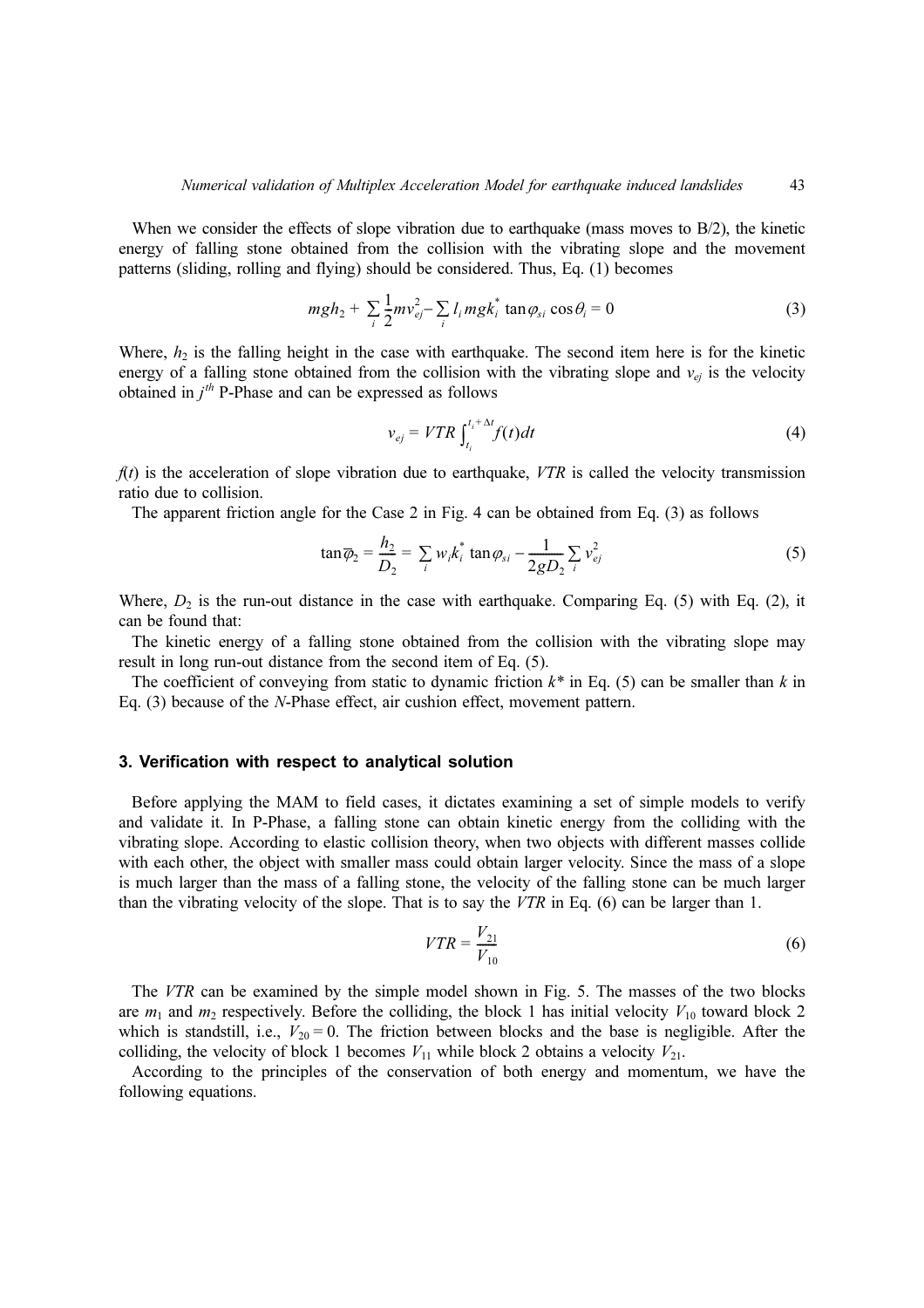

Fig. 5 Colliding model: (a) Before the collision and (b) After the collision

Table 1 Parameters used in UDEC simulations for colliding model

| <b>Parameters</b>        | Value                |
|--------------------------|----------------------|
| Density $(kg/m^3)$       | $2.00 \times 10^{3}$ |
| Bulk Modulus (MPa)       | $2.78 \times 10^{3}$ |
| Shear Modulus (MPa)      | $2.08 \times 10^{3}$ |
| Contact stiffness (KN/m) | $1.00 \times 10^6$   |

$$
\frac{1}{2}m_1V_{10}^2 + \frac{1}{2}m_2V_{20}^2 = \frac{1}{2}m_1V_{11}^2 + \frac{1}{2}m_2V_{21}^2
$$
 (7)

$$
m_1 V_{10} + m_2 V_{20} = m_1 V_{11} + m_2 V_{21}
$$
 (8)

By solving Eq. (7) and Eq. (8), we can obtain the VTR for the case of  $V_{20} = 0$  as follows

$$
VTR = \frac{2m_1}{m_1 + m_2} \tag{9}
$$

It can be seen from the analytical solution Eq. (9) that if  $m_1$  is much larger than  $m_2$ , VTR is approaching to 2. Therefore, since the mass of a slope is far larger than the falling stone, the velocity of the falling stone obtained from the slope vibration will be two times of that of the slope vibration velocity during earthquake.

The results of VTR given in analytical solution Eq. (9) have been verified by UDEC simulation. The model shown in Fig. 5 and the parameters given in Table 1 are used in UDEC simulations. The results obtained from UDEC simulations by changing  $m_1$  are shown in Fig. 6, together with the theoretical analytical values. The line is calculated from the analytical solution Eq. (9) and the dots are obtained from UDEC simulations. It can be seen that the VTR obtained from UDEC is in quite good agreement with the analytical solution.

Furthermore, if the block 2 has an initial velocity toward block 1, the VTR could become larger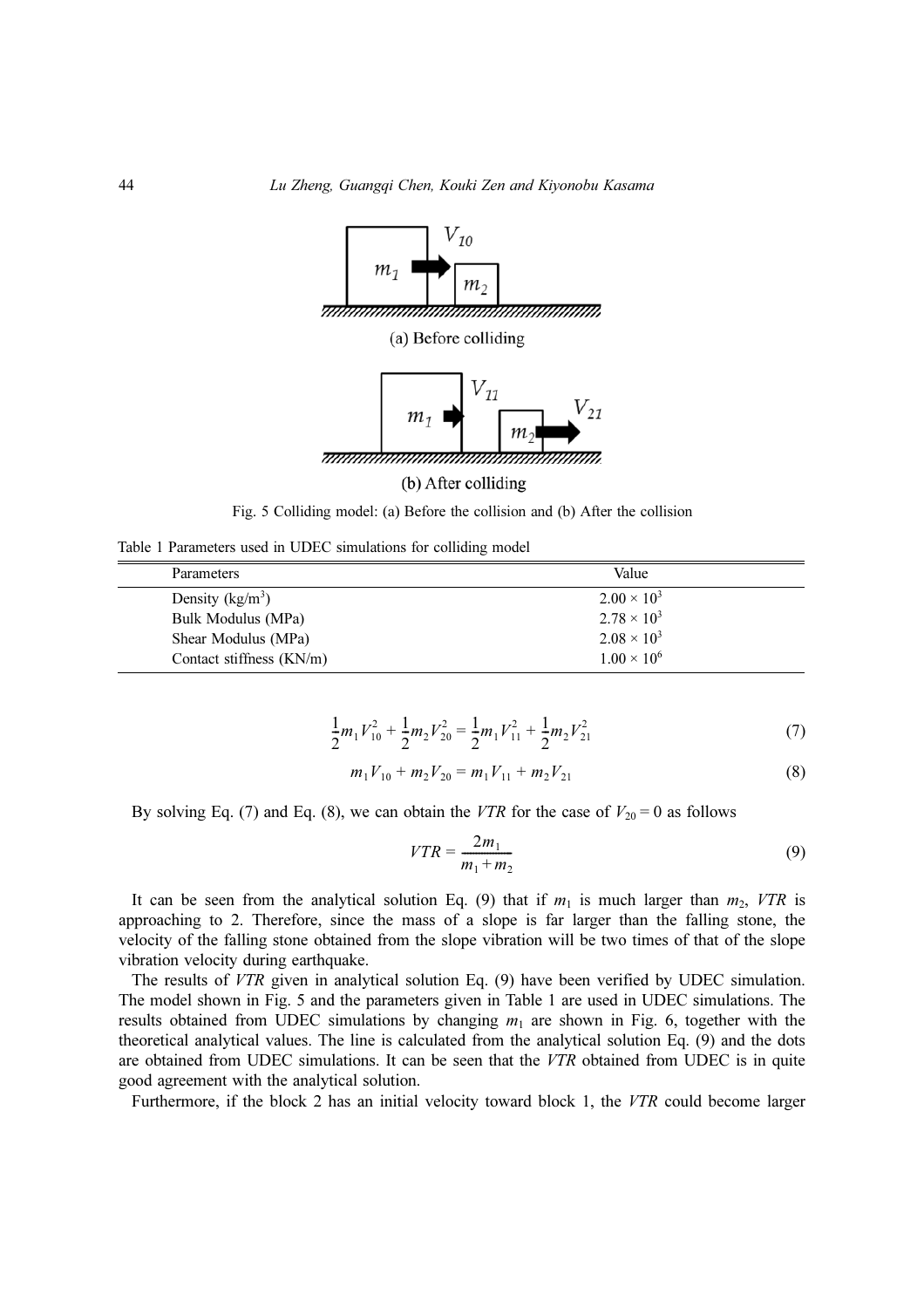

Fig. 6 The VTR obtained by both the analytical Fig. 7 The VTR varied with the initial velocity of solution and UDEC simulation block 2: trampoline effect

and larger. Fig. 7 shows the results from UDEC simulation. It seems that a trampoline effect can be produced by strong earthquake.

It should be pointed out that the results do not change when the mass and the initial velocity of block one are different from the values in Table 1. That is to say, the result given in Fig. 6 has the general meaning.

## 4. Verification with respect to field data

# 4.1 Rock ejected by seismic wave

During Wenchuan Earthquake, in the epicenter area, a rock of 300 tons traveled a horizontal distance about 58 m from the slope at the height about 71.5 m as shown in Fig. 8. Since it finally inserted into ground and its shape made it difficult to rotate and stand, it was judged as an ejecting and flying movement.



Fig. 8 A 300 tons rock ejected in epicenter area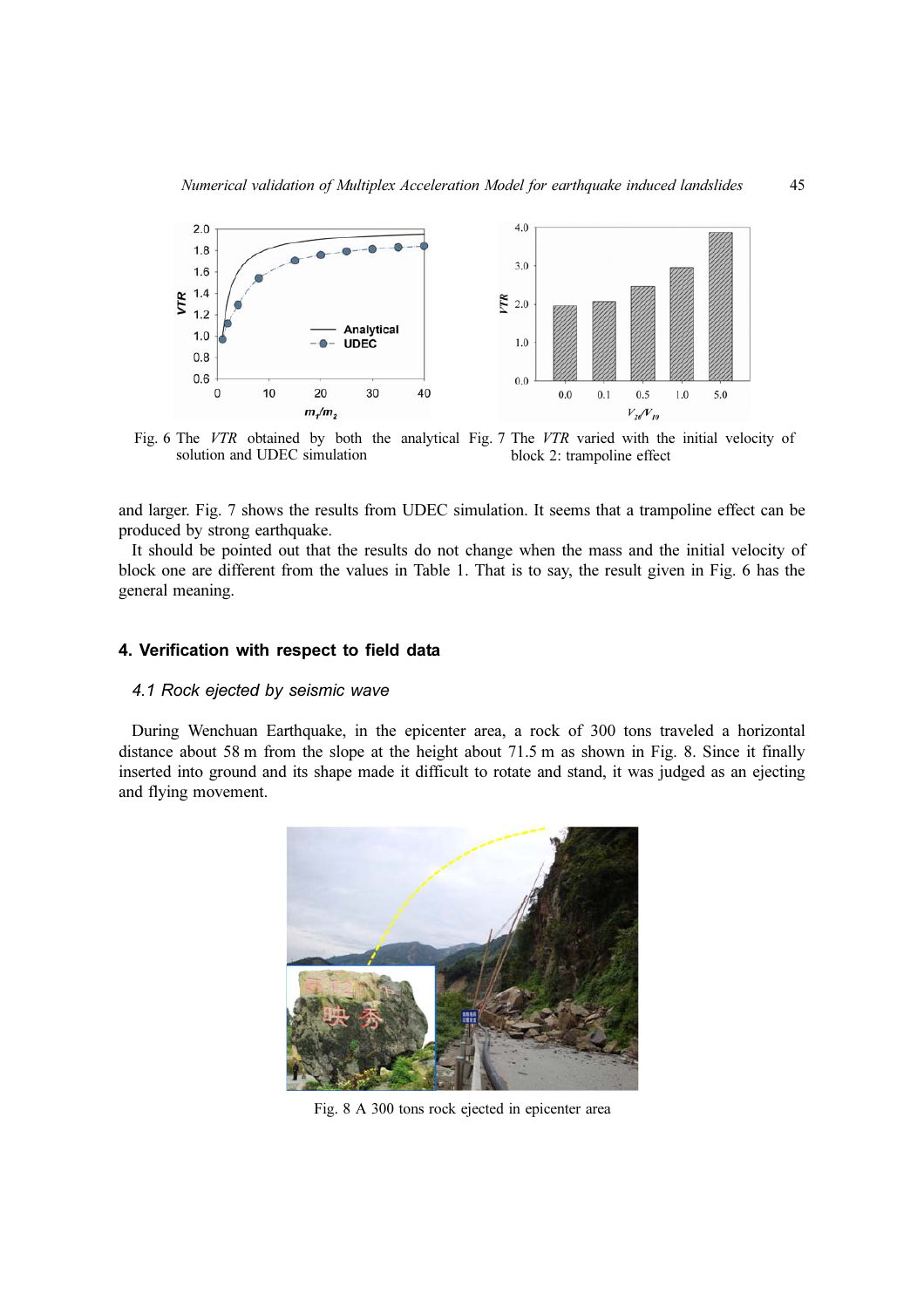

Fig. 9 UDEC mesh of ejected rock phenomenon (horizontal view)



Fig. 10 UDEC simulation results with PGA 3000 gal

Consequently, with the energy conservation in ejection, the ejection distance as a function of height h along vertical direction

$$
t = \sqrt{\frac{2h}{g}} = 3.82 \text{ s}
$$
 (10)

And the necessary horizontal velocity can be calculated out from the horizontal distance d

$$
v_h = \frac{d}{t} = 15.2 \, \text{m/s} \tag{11}
$$

Xu and Huang (2008) used a constant acceleration with a period 1.25 s that it found the PGA could be estimated as

$$
a = \frac{v_h}{t_{cp}} = 1216 \text{ gal}
$$
 (12)

Where,  $t_{cp}$  means the period of the constant acceleration.

However, constant acceleration is rare during earthquake.

The UDEC model is shown in Fig. 9. The part of joint was supposed to have residual strength.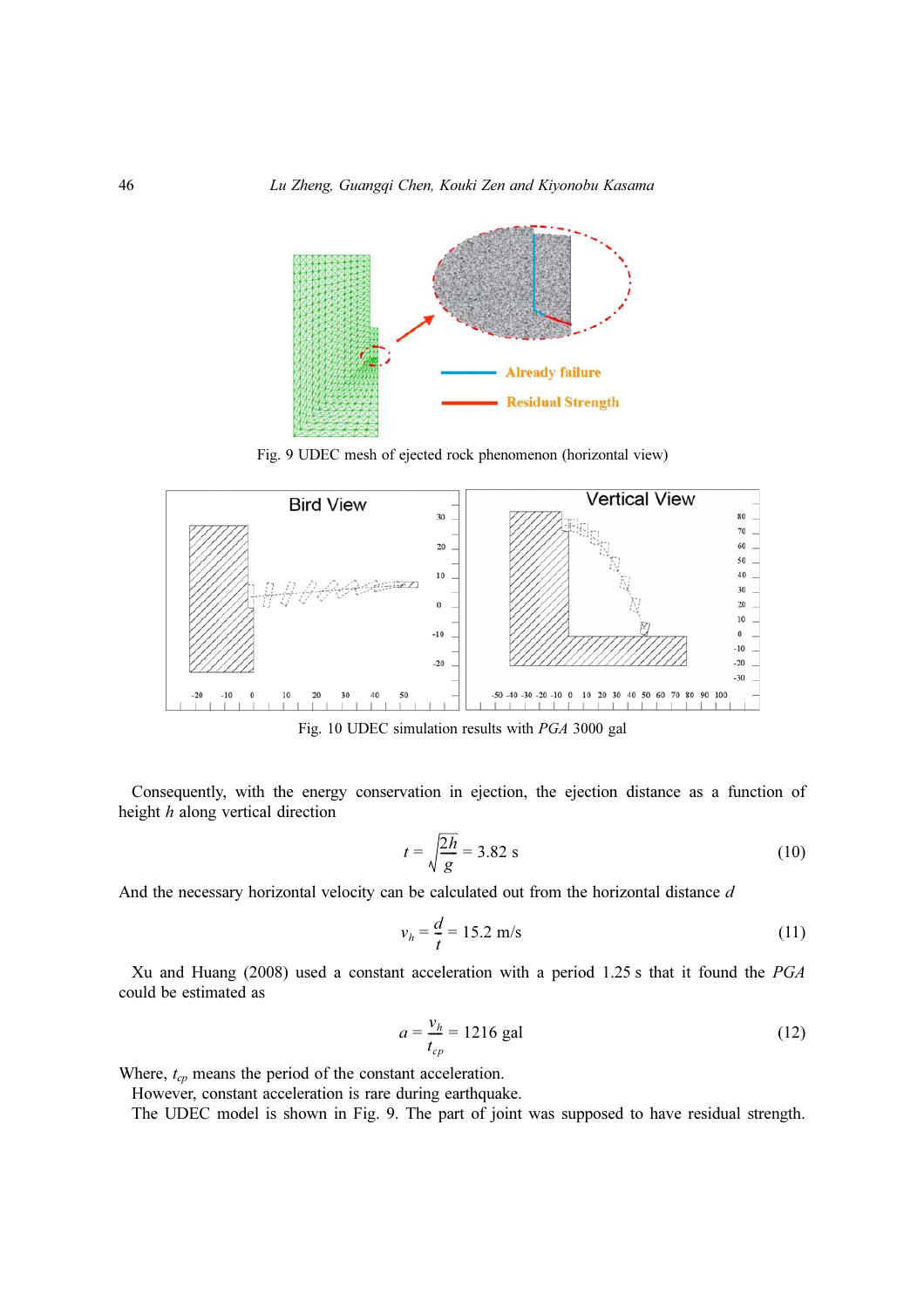

Fig. 11 Input seismic wave for rock ejected: (a) Input velocity wave which consists of several harmonic waves, (b) Output acceleration wave for validation:  $PGA = 3000$  gal

Table 2 Physico-mechanical parameters for rock ejected

| Parameters          | Value              |
|---------------------|--------------------|
| Density ( $kg/m3$ ) | $2.50 \times 10^3$ |
| Bulk Modulus (MPa)  | $2.78 \times 10^3$ |
| Shear Modulus (MPa) | $2.08 \times 10^3$ |

Table 3 Mechanical parameters of joint for rock ejected

| Parameters         | а                    |                      |
|--------------------|----------------------|----------------------|
| Kn (KN/m)          | $5.00 \times 10^{6}$ | $5.00 \times 10^{6}$ |
| $Ks$ ( $KN/m$ )    | $5.00 \times 10^{6}$ | $5.00 \times 10^{6}$ |
| Tension (MPa)      | 0.0                  | $1.70 \times 10^{1}$ |
| Cohesion (MPa)     | 0.0                  | $1.70 \times 10^{1}$ |
| Friction Angle (°) | 45.0                 | 45.0                 |

a: joints between totally developed and already failure; b: joints between with residual strength;





Fig. 12 Displacement versus time for rock ejected Fig. 13 Velocity versus time for rock ejected

Since, the limited area was considered as an approximately rigid one, the earthquake acceleration was added after turning into velocity wave on all the mesh vertices of the slope. In Fig. 10, an earthquake wave consists of several harmonic waves with different frequency could be used to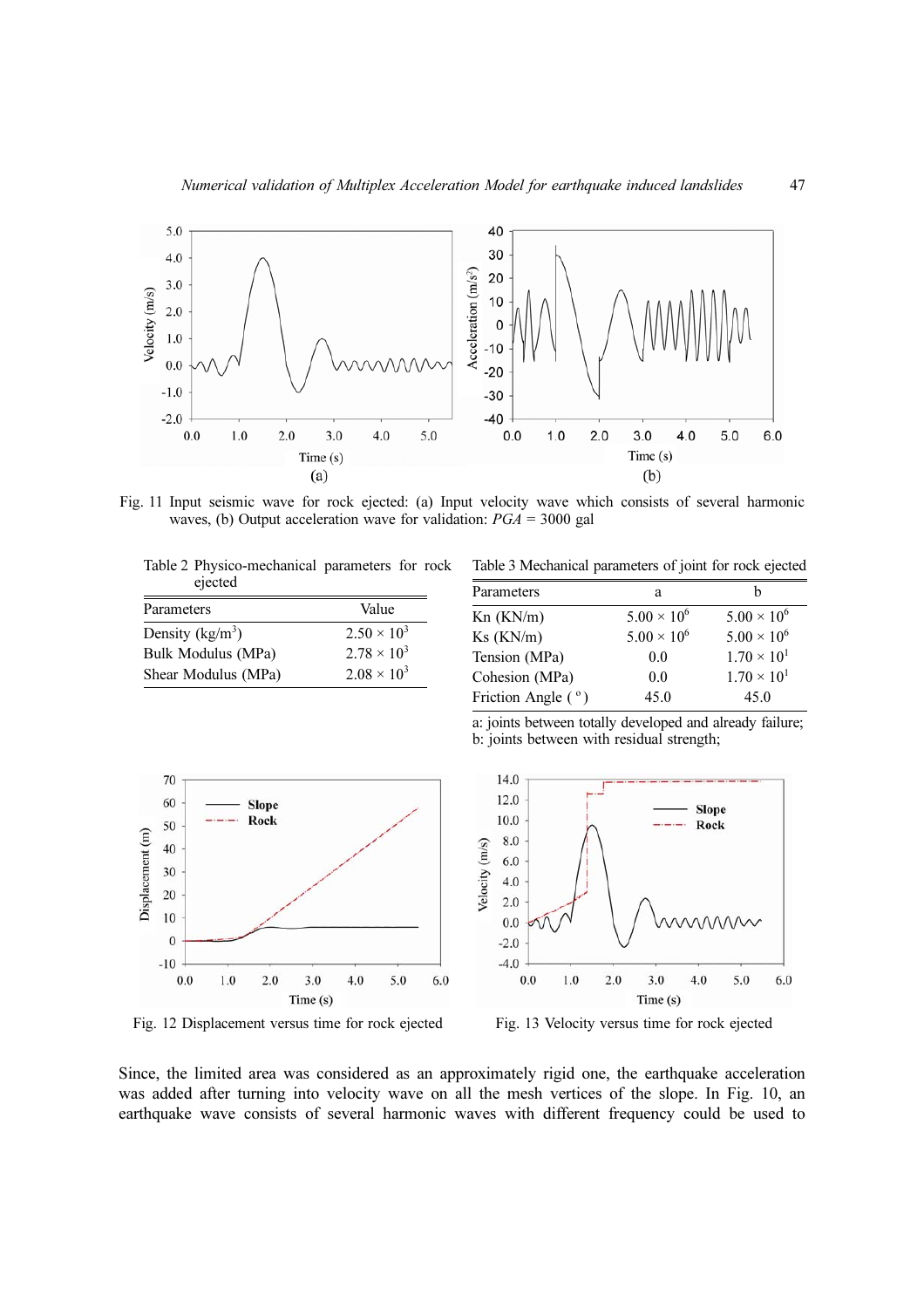

Fig. 14 Topographic amplification effect at Zigong topographic array: (a) Zigong topographic array, (b) Topographic amplification effect by height

represent this phenomenon. The input velocity wave in UDEC is shown Fig. 11(a). And the acceleration wave was outputted for validation as shown in Fig. 11(b). The PGA was 3000 gal in this case. The parameters are listed in Table 2 and Table 3. After the simulation, the displacements of slope and rock are shown in Fig. 12. It shows two collides occurred. The velocities of both slope and rock are shown in Fig. 13. The comparison result shows the colliding effect in one P-Phase gives the rock a large initial velocity. And the VTR is 1.46.

Links between surface geometry and local geology, amplifications of acieration have been reported by many researchers. There is also amplification effect during the Wenchuan Earthquake, reported by data from the Zigong topographic array (Wang and Xie 2010), shown in Fig. 14. The horizontal PGA had an amplification factor about 1.8 at the height of 70 m. Thus, considering that a PGA of 1500 gal was recorded at a strong motion station in Zipingpu dam region, the ground motion parameter back calculated by MAM is reasonable.

It is important to point out that, if without the collision effect represented by MAM, the acceleration should be more than 5000 gal that is impossible even in the Wenchuan Earthquake (Ms. 8.0).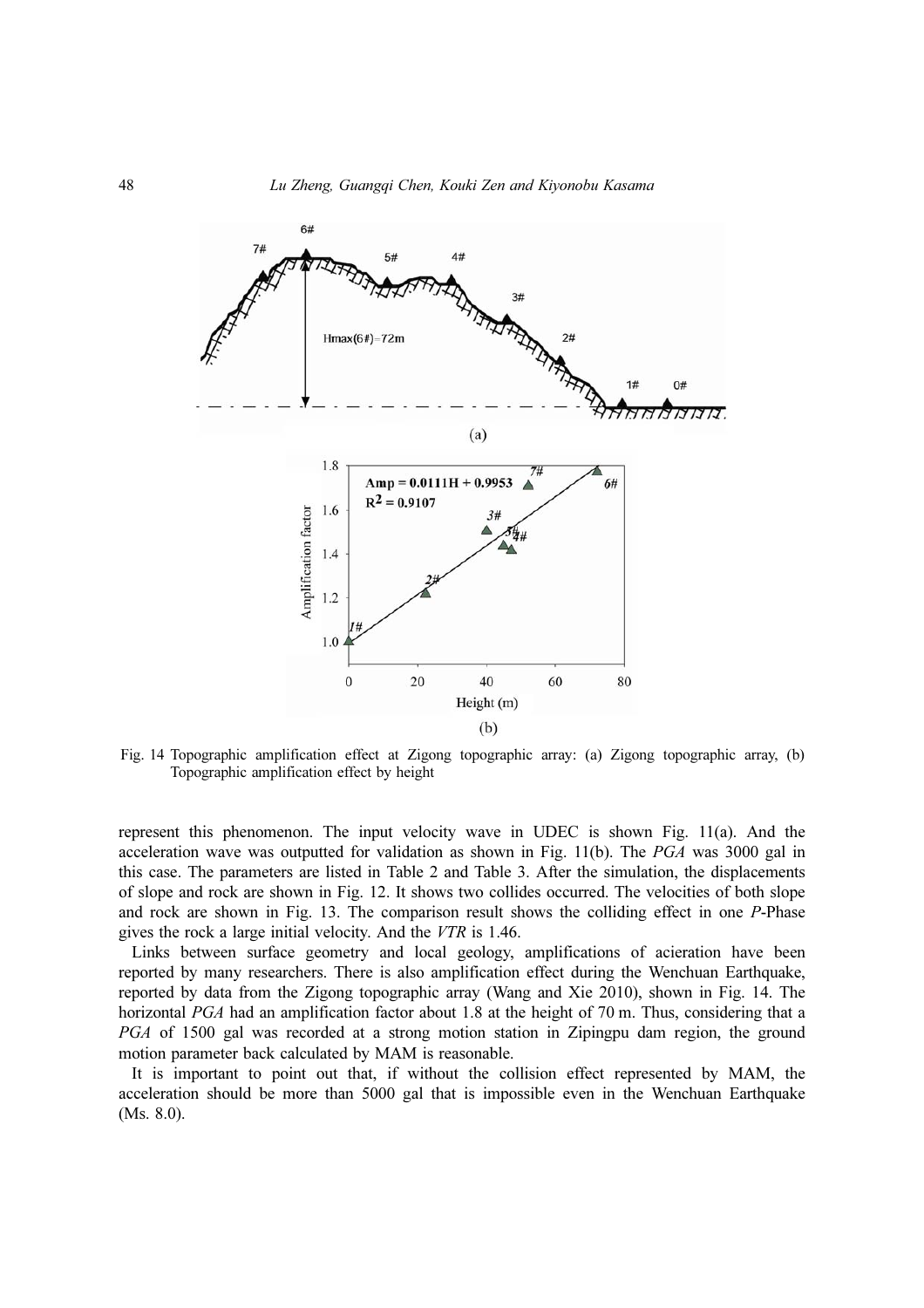

Fig. 15 Truck threw up by vertical seismic wave Fig. 16 UDEC model of truck threw up



| Parameters                  |                      | 2                    |                      |
|-----------------------------|----------------------|----------------------|----------------------|
| Density ( $\text{kg/m}^3$ ) | $2.00 \times 10^3$   | $3.00 \times 10^{3}$ | $2.00 \times 10^3$   |
| Bulk Modulus (MPa)          | $2.78 \times 10^3$   | $2.78 \times 10^3$   | $2.78 \times 10^{1}$ |
| Shear Modulus (MPa)         | $2.08 \times 10^{3}$ | $2.08 \times 10^{3}$ | $2.08 \times 10^{1}$ |

①: house and base ground; ②: truck body; ③: wheel;

| Parameters           | a                   | b                    |
|----------------------|---------------------|----------------------|
| Kn(KN/m)             | $5.0 \times 10^{6}$ | $5.00 \times 10^{6}$ |
| $Ks$ ( $KN/m$ )      | $5.0 \times 10^{6}$ | $5.00 \times 10^{6}$ |
| Tension (MPa)        | 0.0                 | $1.00 \times 10^{4}$ |
| Cohesion (MPa)       | 0.0                 | $1.00 \times 10^{4}$ |
| Friction Angle $(°)$ | 30.0                | 70.0                 |

Table 5 Mechanical parameters of joint for truck threw up

a: joints between wheels and baseground;

b: joints between wheels and truck, house and baseground;

#### 4.2 Truck threw up by vertical seismic wave

In the 2008 Wenchuan Earthquake (Ms. 8.0), the records of acceleration showed that very large PGA. In some place, the vertical PGA was even bigger than horizontal PGA. Fig. 15 shows a truck was found leaning against the wall after earthquake. It indicated a strong vertical seismic wave caused this phenomenon. Fig. 16 is a simple model used to simulate it. The parameters are listed in Table 4 and Table 5. A joint with strong Cohesion, Tension value and large friction angle was used to fix the house on the base land and wheels on truck. Fig. 17 is the mesh generated in UDEC.

Since: (1). there is no earthquake record station nearby the study area; (2). earthquake wave is largely affected by geology, topography et al., the real earthquake curves in this area are not available and the recorded waves are not suitable to use. However, the PGA can be used to present the earthquake strength. So a simple harmonic wave as part of earthquake with the same PGA was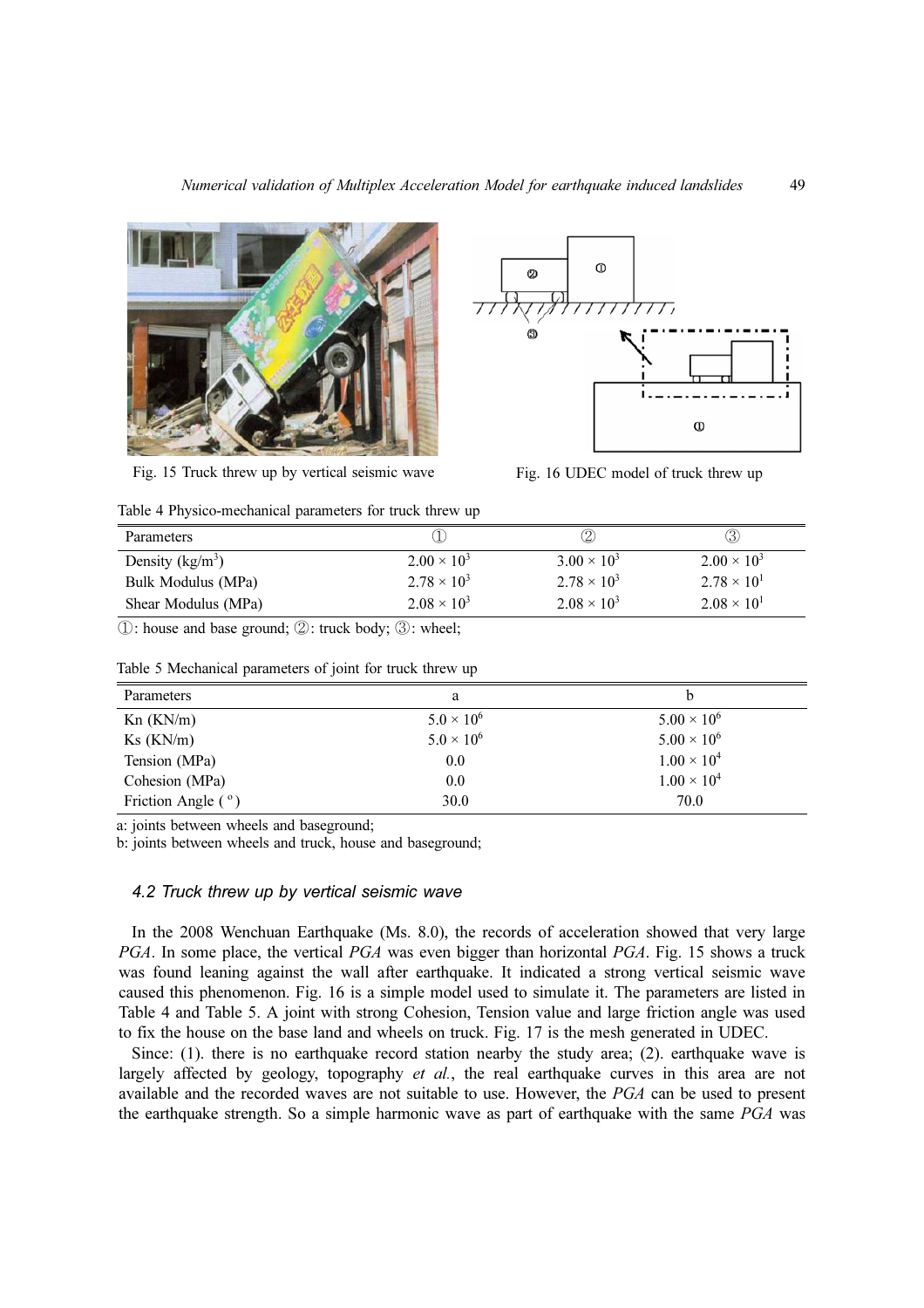

Fig. 18 Input seismic wave for truck threw up: (a) Input velocity wave which consists of several harmonic waves, (b) Output acceleration wave for validation:  $PGA = 1500$  gal



Fig. 19 Truck threw up process by UDEC simulation Fig. 20 Displacement versus time for truck threw up

used to simulate the phenomenon in order to qualitatively analysis the mechanism firstly. In this study, a sine wave of velocity, which was turned into stress wave, was added on all the mesh vertices of background. The wave presented PGA 1500 gal, Frequency 3.5 Hz, according to that there was a  $PGA = 1500$  gal recorded at a strong motion station in Zipingpu dam region. Considering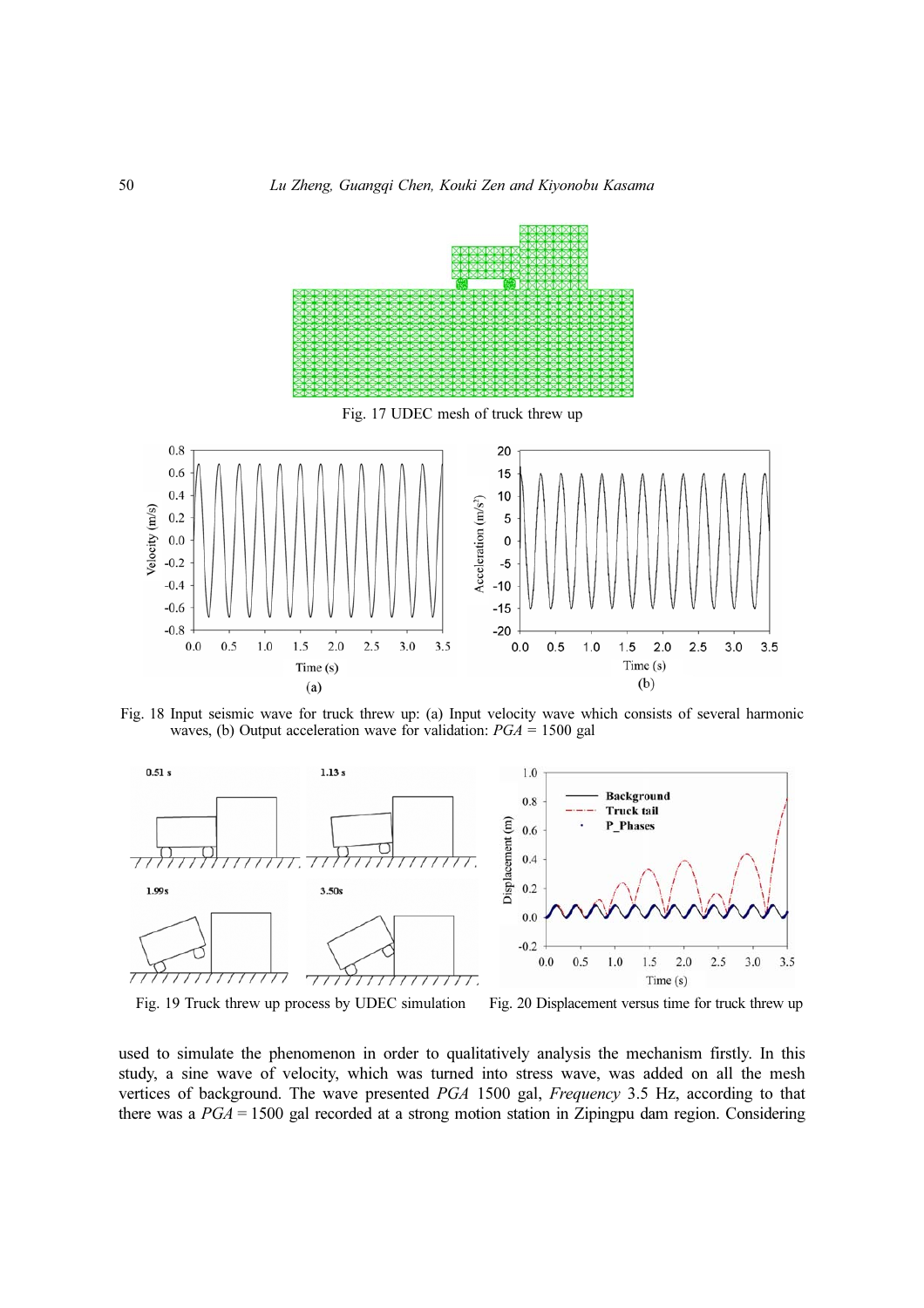



this model is limited near the ground surface and neglecting the effect of wave propagation, the base ground was treated as vibrating like a whole one and the earthquake acceleration was added on all the mesh vertices after turning into velocity wave as shown in Fig. 18.

The movements of truck at different times obtained from UDEC simulation are shown in Fig. 19. The rotation displacement is very small at very beginning. But following results show that the truck was threw up higher and higher with time passing by the trampoline effect of vertical seismic wave.

Fig. 20 is the results of displacement vs. time. Black line is the displacement in base. Blue part of base displacement shows the P-Phases in which base moved upward to the truck. Red line is the displacement at the tail of truck. The intersection points of two lines indicate the collisions. Fig. 21 clearly shows that almost all the intersection points located at the blue part. That means collisions threw the truck up which almost happened at the P-Phases. It also indicates that if there are continuous collisions in P-Phases, the collision effect would turn to a trampoline movement.

Fig. 22 shows the results of velocity vs. time. Black line is the velocity in base. Red line is the velocity at the tail of truck. It clearly shows that during the vibration of base ground, trampoline effect happened.

## 5. Conclusions

A rock ejected and a car threw upwards was simulated by UDEC. The simulations reproduced the whole process reasonably compared to the field data. The least GPA could be estimated as 3.0 g on the top surface of the slope in the epicenter area based on the simulation of the ejected rock near Yingxiu town.

The verification studies, presented here, illustrate the important behavior of Multiplex Acceleration Model to interpret the mechanism of high-speed and long run-out landslide with respect to both analytical solution and filed data. Specifically,

Collision effects at P-Phase can be an important factor which would cause high-speed and long run-out landslide;

Further, it will turn to trampoline effect which will make the intensity grow up.

The results indicate it is acceptable and applicable to use Multiplex Acceleration Model to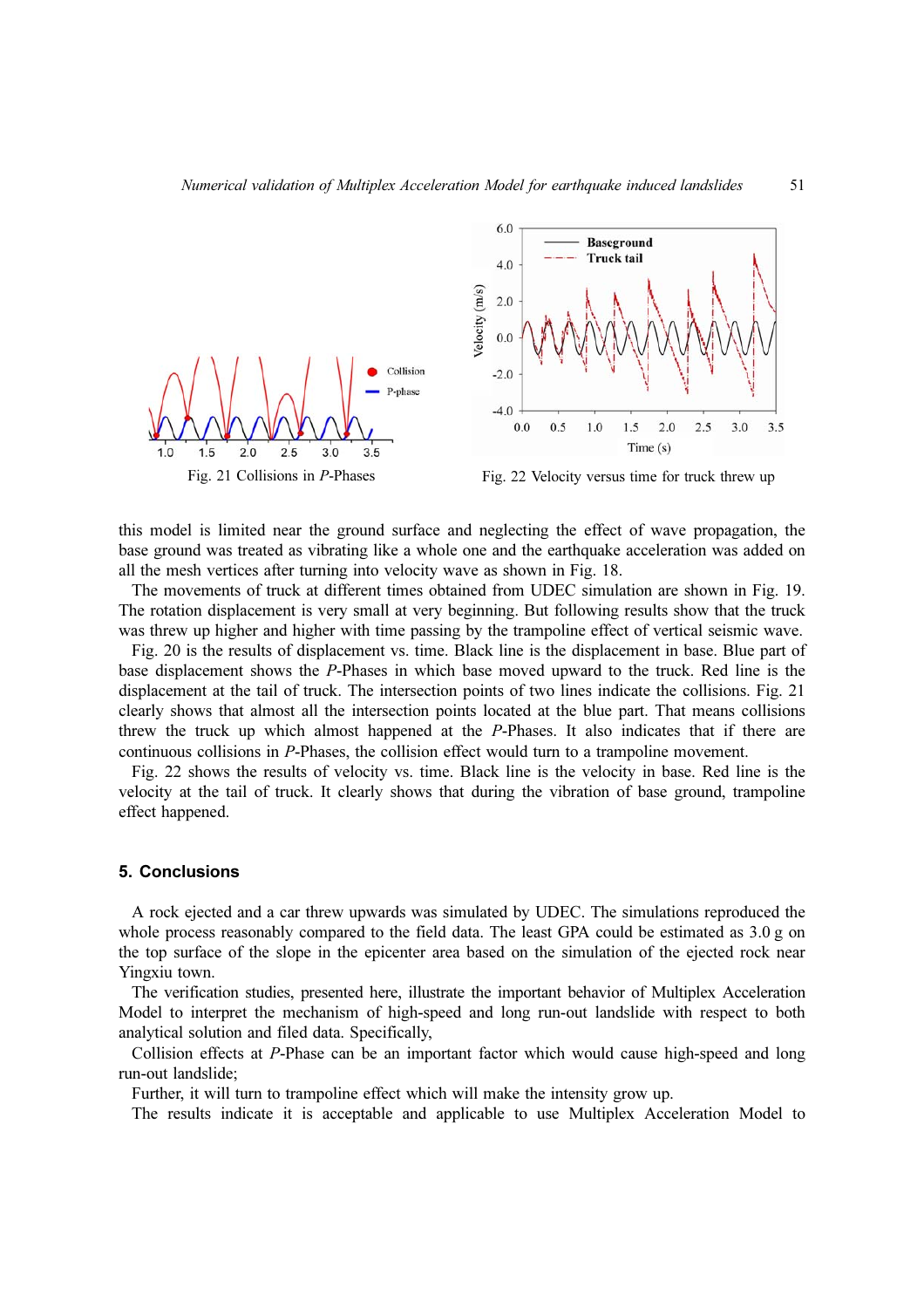analysis earthquake induced landslide disasters.

#### Acknowledgements

This study have received financial support from the Global Environment Research Found of Japan (S-8), and from Grants-in-Aid for Scientific Research (Scientific Research (B), 22310113, G. Chen) from Japan Society for the Promotion of Science. These financial supports are gratefully acknowledged.

## References

- Bhasin, R. and Kaynia, M.A. (2004), "Static and dynamic simulation of a 700-m high rock slope in western Norway", Eng. Geol., 71(3-4), 213-226.
- Bird, J.F. and Bommer, J.J. (2004), "Earthquake losses due to ground failure", *Eng. Geol.*, **75**(2), 147-179.
- Chang, K.J., Taboada, A., Lin, M.L. and Chen, R.F. (2005), "Analysis of landsliding by earthquake shaking using a block on slope thermo-mechanical model: Example of Jiufengershan landslide", central Taiwan. Eng. Geol., 80(1-2), 151-163.
- Chen, G.Q., Zen, K., Zheng, L. and Jiang, Z.S. (2010), "A new model for long-distance movement of earthquake induced landslide", Proceedings of the 44th U.S. Symposium on Rock Mechanics, Salt Lake City, UT, USA.
- Cundall, P.A. (1971), "A computer model for simulating progressive large scale movements in blocky rock systems", Proceedings of the Symposium of the International Society of Rock Mechanics, Nancy, France.
- Cundall, P.A. (1980), UDEC A Generalized Distinct Element Program for Modeling Jointed Rock, Peter Cundall Associates, Report PCAR-1-80, U.S. Army, European research Office, London.
- Davies, T.R. and McSaveney, M.J. (2002), "Dynamic simulation of the motion of fragmenting rock avalanches", Canadian Geotechnical Journal, 39(4), 789-798.
- Gerolymos, N. (2010), Numerical modeling of seismic triggering, evolution and deposition of rapid landslides: Application to Higashi-Takezawa (2004), Int. J. Numer. Anal. Meth. Geomech., 34(4), 383-407.
- Havenith, H. and Bourdeau, C. (2010), "Earthquake-induced landslide hazards in mountain regions: A review of case histories from central Asia", Geol. Bel., 13(3), 137-152.
- Hungr, O. (1995), "A model for the runout analysis of rapid flow slides, debris flows, and avalanches", J. Geotech. Eng., 32(4), 610-623.
- Itasca Consulting Group, Inc. (2004), UDEC–Universal distinct element code, Version 4.0 Manual, Itasca Consulting Group, Inc., Minneapolis.
- Keefer, D.K. (1984), "Landslides caused by earthquakes", Geol. Soc. Am. Bull., 95(4), 406-421.
- Keefer, D.K. (2002), "Investigating landslides caused by earthquakes A historical review", Surv. Geophys., 23(6), 473-510.
- Luzi, L. and Pergalani, F. (1996), "Application of statistical and GIS techniques to slope instability zonation (1:50,000 Fabriano geological map sheet)", Soil. Dyn. Earthq. Eng., 15(2), 83-94.
- Mahdavifar, M., Jafari, M.K. and Zolfaghari, M.R. (2008), "GIS-based real time prediction of Arias intensity and earthquake-induced landslide hazards in Alborz and Central Iran", Landslides and engineered slopes. Taylor and Francis Group, London. ISBN: 978-0-415-41196-7:1427-1438.
- Miles, S.B. and Ho, C.L. (1999), "Rigorous landslide hazard zonation using Newmark's method and stochastic ground motion simulation", Soil. Dyn. Earthq. Eng., 18(4), 305-323.
- Newmark, N.M. (1965), "Effects of earthquakes on dams and embankments", Geotechnique, 15, 139-159.
- Rodriguez, C.E., Bommer, J.J. and Chandler, R.J. (1999), "Earthquake-induced landslides: 1980-1997, Soil", Dyn. Earthq. Eng., 18(5), 325-346.
- Romeo, R. (2000), "Seismically induced landslide displacements: a predictive model", Eng. Geol., 58(3/4), 337- 351.
- Sassa, K. (1988), "Geotechnical model for the motion of landslides", Special Lecture of 5th International